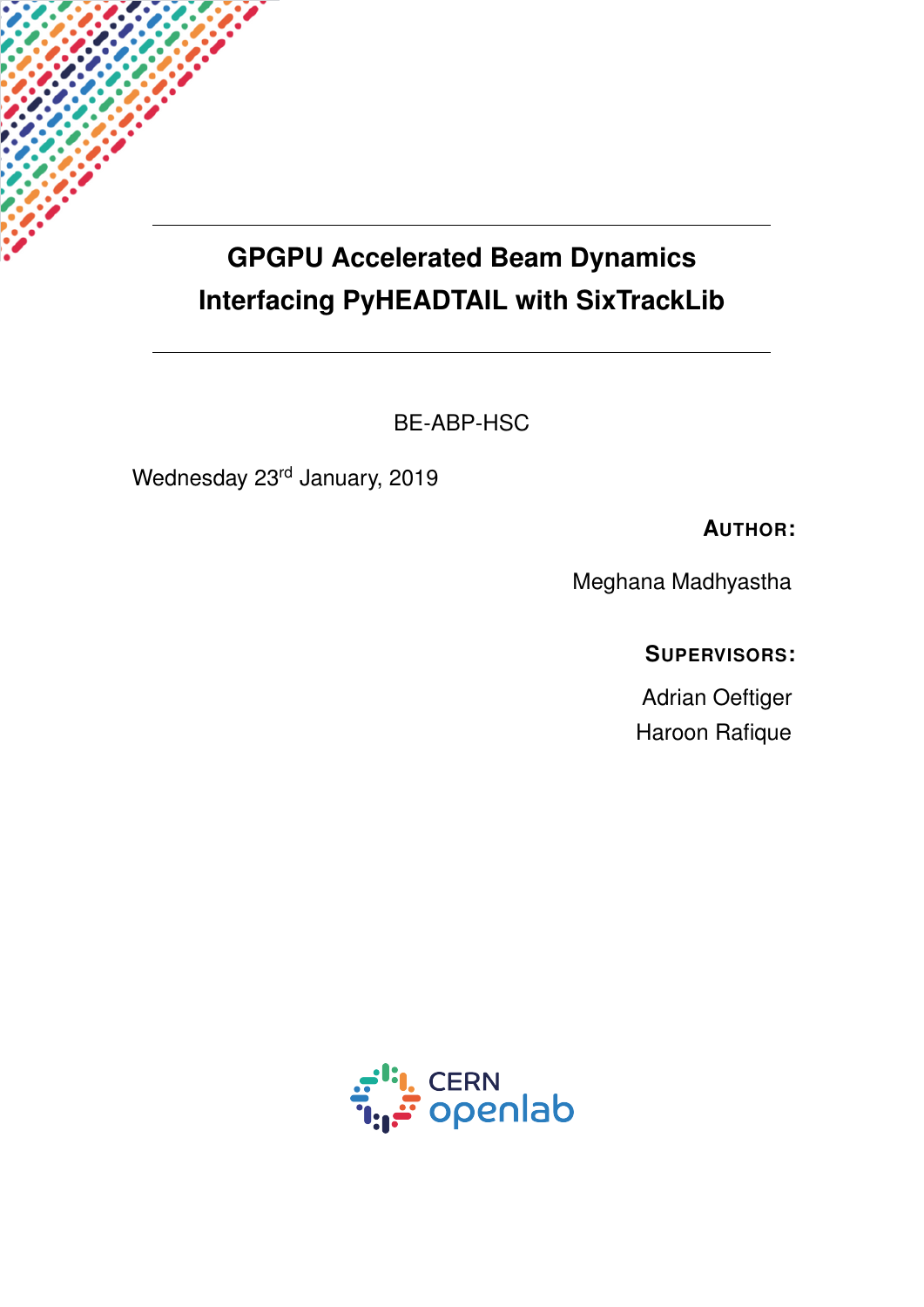

No part of this publication may be reproduced, distributed, or transmitted in any form or by any means, including photocopying, recording, or other electronic or mechanical methods, without the prior written permission of the publisher, except in the case of brief quotations embodied in critical reviews and certain other noncommercial uses permitted by copyright law.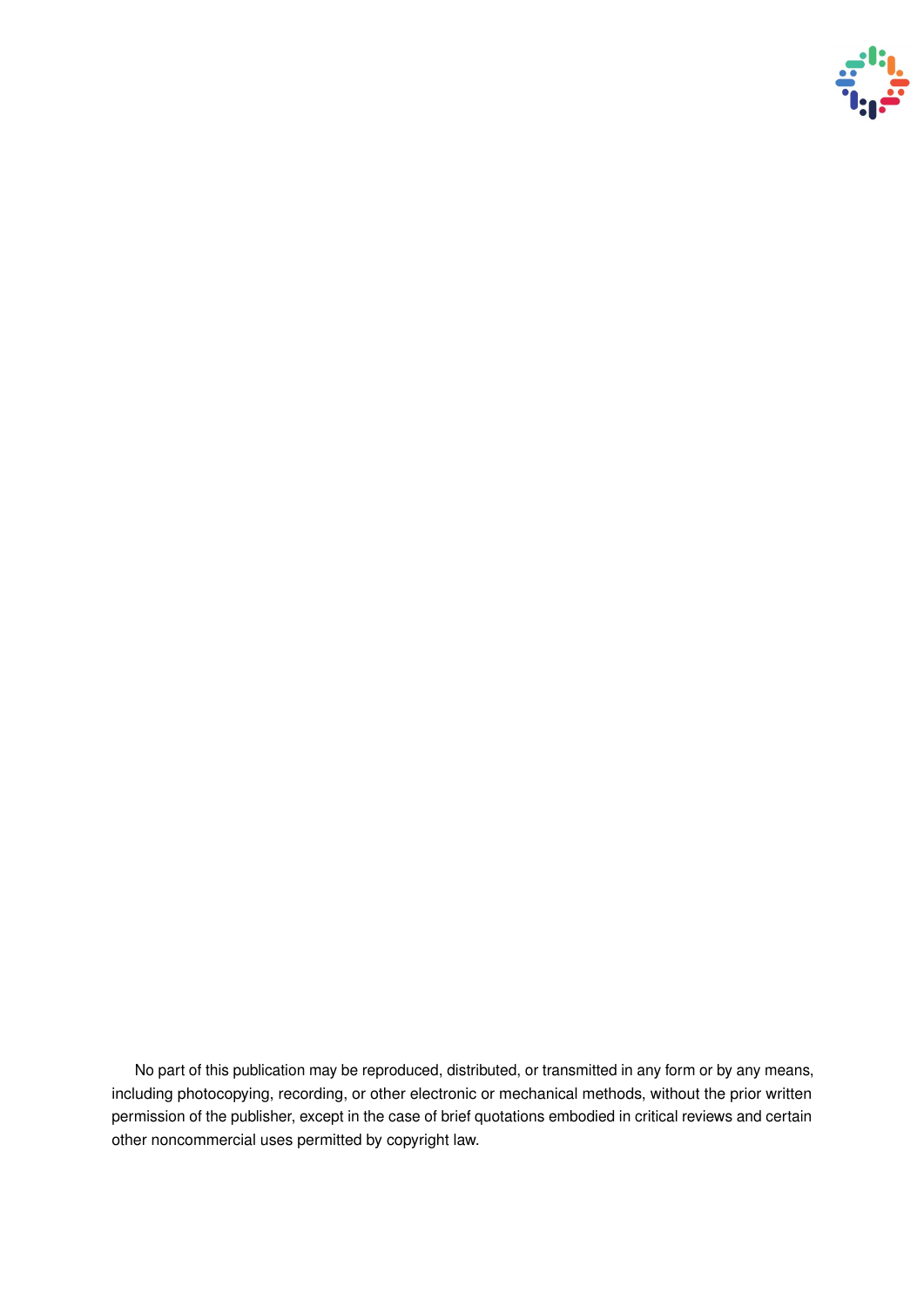

## **Abstract**

Simulations of beam dynamics vastly profit from parallelisation with high performance computing techniques. The two simulation libraries SixTrackLib and PyHEADTAIL are GPGPU accelerated. The former models non-linear particle tracking while the latter models wakefields and space charge using linear tracking. In this project the goal is to explore concepts to bridge the gap between the two simulation codes, thus a potential user can use them as a single simulation code while being abstracted from the interfacing details. Advanced non-linear particle tracking capability is introduced into PyHEADTAIL via SixTrackLib. Therefore collective effects such as space charge and wakefield interactions can be simulated more accurately in view of resonance dynamics and beam instability applications. As an introductory task wakefield calculations are ported to the GPU in order to reduce total simulation time. A major part of the project is to interface PyHEADTAIL with SixTrackLib so that a user of PyHEADTAIL can utilise the non-linear tracking functionality of SixTrackLib via an API in python. This interfacing mechanism works on both the CPU and GPU and the user has the option to switch between the two.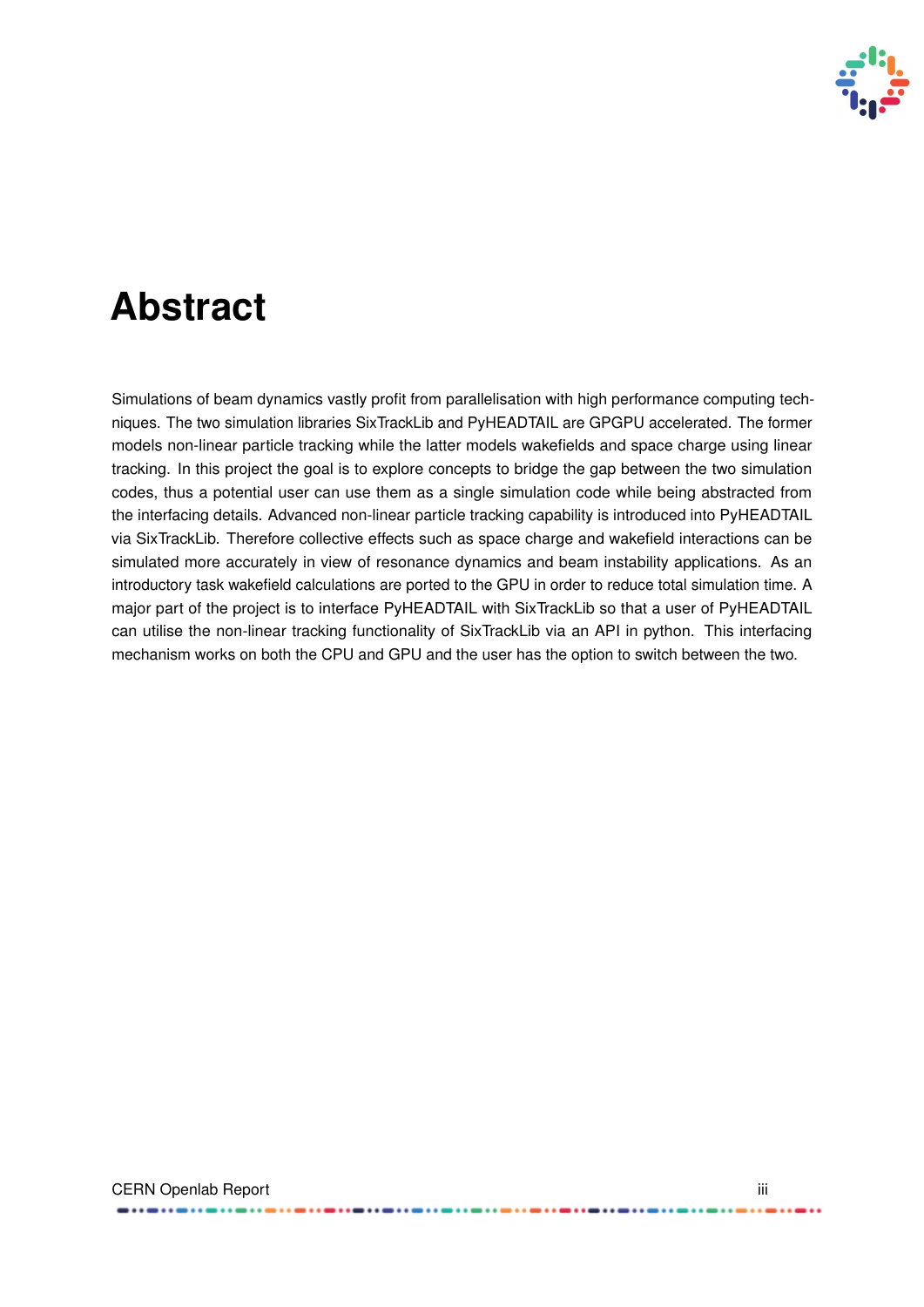

# <span id="page-3-0"></span>**Contents**

|                | iv<br><b>Contents</b> |                                                                               |                |  |
|----------------|-----------------------|-------------------------------------------------------------------------------|----------------|--|
|                |                       | <b>List of Figures</b>                                                        | $\mathbf v$    |  |
|                |                       | <b>List of Tables</b>                                                         | $\mathbf{v}$   |  |
| 1              |                       | <b>Introduction</b>                                                           | 1              |  |
| $\overline{2}$ |                       | <b>Speeding up Wakefields</b>                                                 | 3              |  |
|                | 2.1                   |                                                                               | $\overline{4}$ |  |
|                | 2.2                   |                                                                               | $\overline{4}$ |  |
|                | 2.3                   | Wakefield on GPU II: time-domain convolution on the GPU with one-time slicing | 5              |  |
|                | 2.4                   |                                                                               | 5              |  |
| 3              |                       | <b>Bridging PyHEADTAIL with SixTrackLib</b>                                   | 7              |  |
|                | 3.1                   |                                                                               | $\overline{7}$ |  |
|                | 3.2                   |                                                                               | 9              |  |
|                | 3.3 <sub>2</sub>      |                                                                               | 10             |  |
|                |                       | 3.3.1                                                                         | 10             |  |
|                |                       | 3.3.2                                                                         | 11             |  |
|                | $3.4^{\circ}$         |                                                                               | 12             |  |
|                |                       | 3.4.1                                                                         | 12             |  |
|                |                       | 3.4.2                                                                         | 12             |  |
|                |                       | <b>Conclusion and Discussions</b>                                             | 14             |  |
|                |                       | <b>Bibliography</b>                                                           | 17             |  |

. . . . . . . . . . .

...

 $-11 - 11$ 

......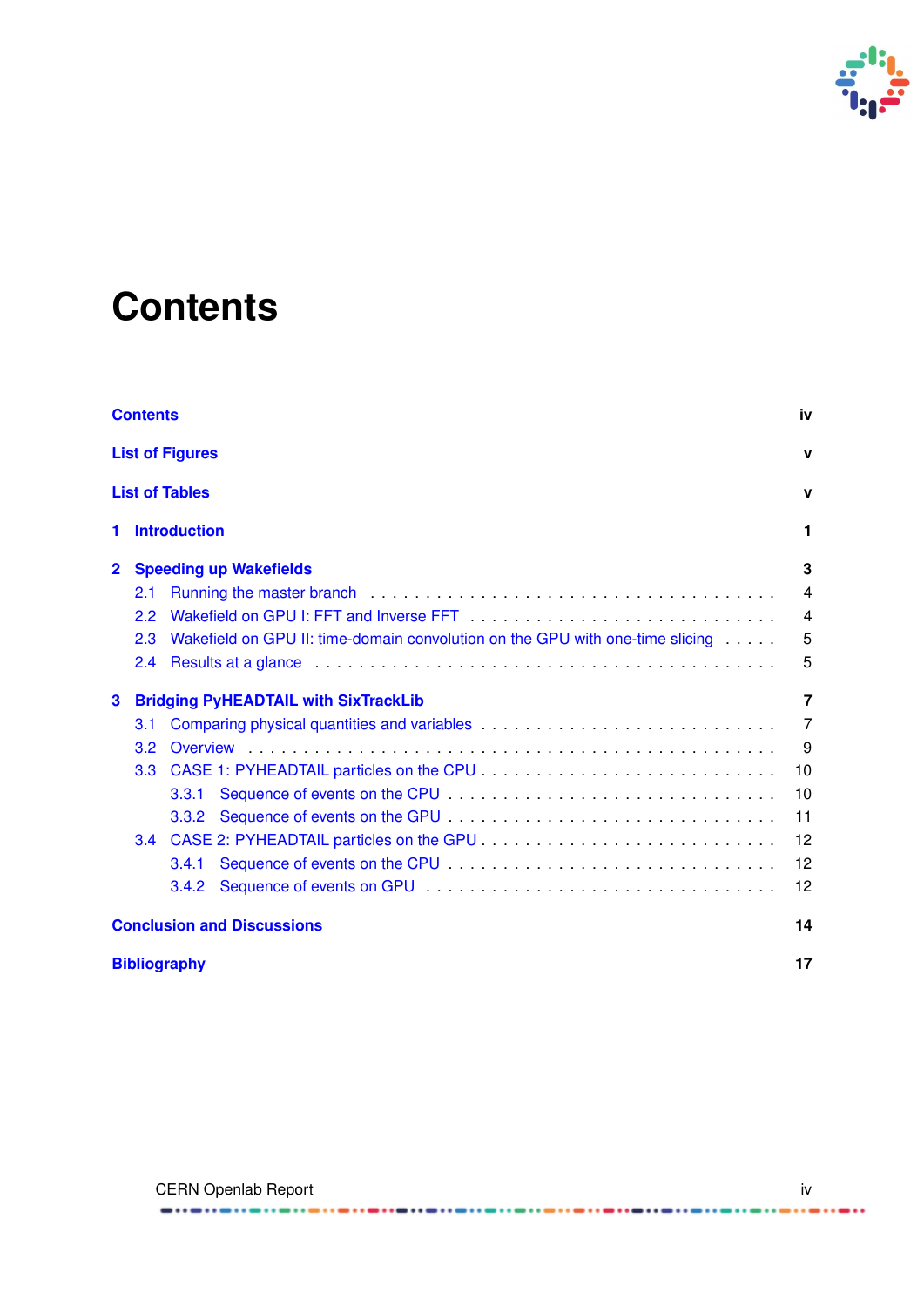

# <span id="page-4-0"></span>**List of Figures**

<span id="page-4-1"></span>

# **List of Tables**

| 2.1 cProfile Log: Master branch Total Simulation Time: 176.09s 4      |  |
|-----------------------------------------------------------------------|--|
| 2.2 cProfile Log: FFT approach Total Simulation Time: 210.56s 4       |  |
|                                                                       |  |
| 3.1 Comparison of physical quantities in PyHEADTAIL vs. SixTrackLib 8 |  |

......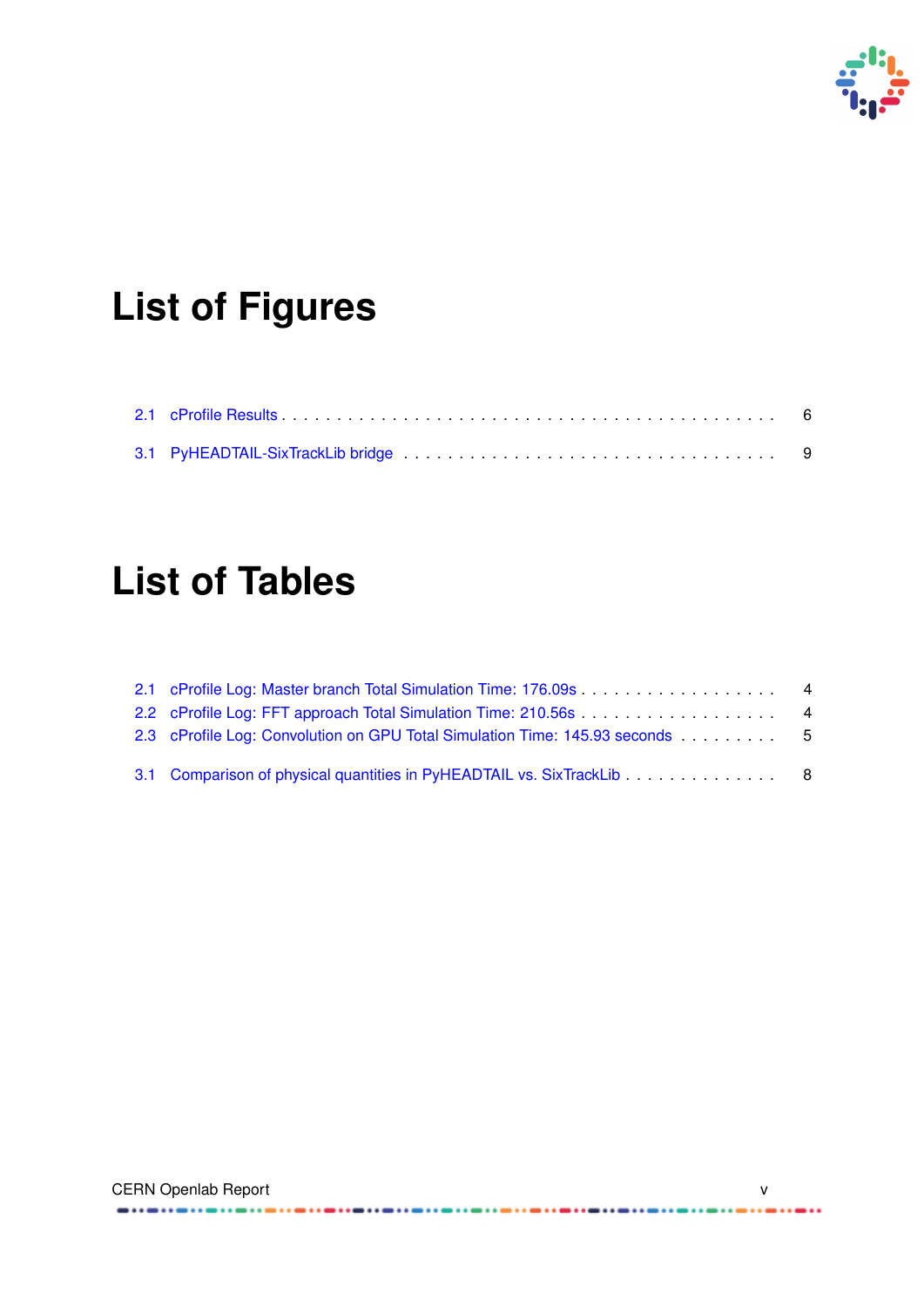## <span id="page-5-1"></span><span id="page-5-0"></span>**Chapter 1**

## **Introduction**

One of the fundamental guiding principles of CERN is to advance fundamental research in particle physics and accelerator physics. Particles when accelerated to high enough energies exhibit interesting properties and interactions. In high energy physics, a beam of particles is accelerated to high energies. This calls for interesting analyses on these particles to ensure that they behave as they should be. In order to be able to test new theories and to further deepen understanding of some of these physical phenomena, one can leverage computing technology to run simulations. For accelerator physics, this is where beam tracking codes come in. There are many codes that allow physicists to simulate various aspects of accelerated particle beams. A few examples are PyECloud for electron cloud simulation, PyORBIT for space charge modelling, MADX, Sixtrack and PTC for particle tracking and design codes to name a few.

There is a plethora of beam tracking codes written in different languages, with varying design principles. Moreover, these codes operate under different energy ranges and sometimes different unit conventions for physical quantities. This is furthermore complicated by the fact that they have different functionalities which some overlap at times. The users of these codes often need to use functionalities present in different codes. Thus, as a user, having to use multiple codes for different parts of a sample simulation case can become a complex task because they might not work well together. This necessitates the development of a unified framework for beam tracking codes which enables interoperability for users. This is the ultimate and broad final goal this project builds a foundation for. Such a framework would require consolidation of the individual beam tracking codes which are currently used. In this internship project, SixTrackLib is interfaced with PyHEADTAIL so that a user of PyHEADTAIL can leverage nonlinear tracking from SixTrackLib. This is described in detail in chapter 3. Such an interface allows users of PyHEADTAIL to use SixTrackLib.

PyHEADTAIL is a numerical n-body simulation code for modelling macro-particle beam dynamics with collective effects of charged beams [\[5,](#page-21-1) [3,](#page-21-2) [7\]](#page-21-3). It has been written primarily in python but also uses cython and CUDA. For more information on collective effects, one can refer to [\[8\]](#page-21-4). PyHEADTAIL was started by Dr Kevin Li and extensively developed by Dr Adrian Oeftiger as part of his PhD Thesis [\[6\]](#page-21-5). For more information about PyHEADTAIL and its usage, the reader is referred to [\[6\]](#page-21-5). The specific module in PyHEADTAIL which has been extensively used for the first part of the project is the wakefield. Wakefields occur due to delayed currents in the accelerator aperture, where a trailing electromagnetic field is induced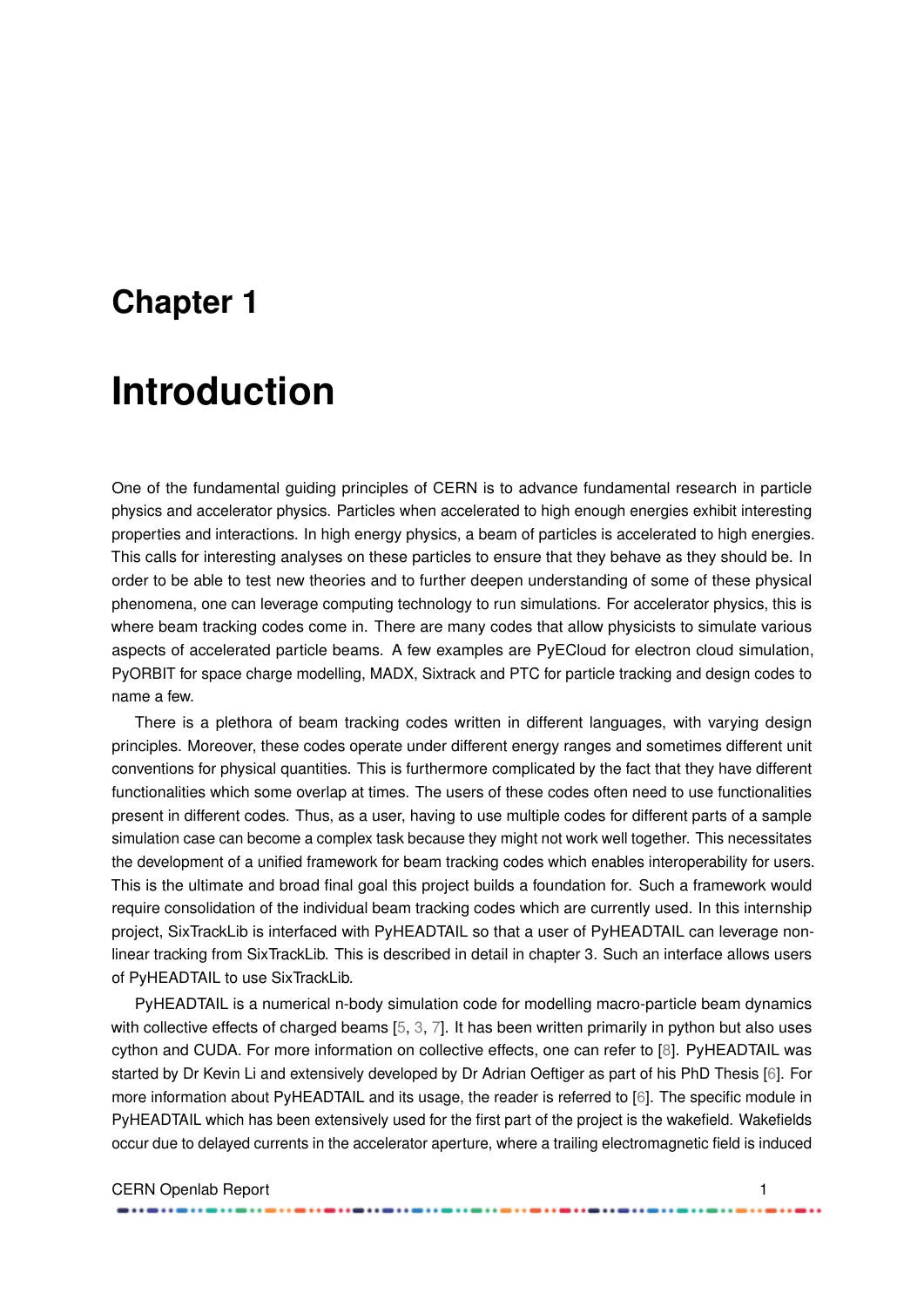

<span id="page-6-0"></span>by a charge traveling down a pipe with finite conductivity and/or geometrical discontinuities. PyHEADTAIL supports parallelisation using the GPU to speed up simulations. It uses a context manager class [\[4\]](#page-21-6) to switch between the CPU and GPU usage as a form of modularisation and to ensure that processor specific details are abstracted from the rest of the source code. Parallelisation over the particles is based on an object-of-arrays data structure: the coordinates and momenta of each particle correspond to an index within an array of a length equal to the number of particles.

SixTrackLib is a particle tracking library written primarily in C [\[2\]](#page-21-7). SixTrackLib's development arose from the need to refactor Sixtrack for reasons of maintainability and to extend its hardware support to GPU architectures. Sixtrack is a beam tracking code written in fortran with a long and diverse history of development. SixTrackLib supports GPU parallelisation. Here, parallelisation over the particles is based on an array-of-objects data structure due to the distributed computing requirements (e.g. on BOINC [\[1\]](#page-21-8)): particles are thus separate instances of structs containing the coordinates and momenta values. SixTrackLib offers advanced non-linear tracking algorithms but lacks a python interface yet.

PyHEADTAIL, although fairly comprehensive and quite extensive in the features it provides, has some limitations. One limitation is that it only supports linear transverse betatron tracking. The purpose of simulation codes is to be able to model real physical systems as accurately as possible. Modelling resonant beam behaviour accurately with PyHEADTAIL's space charge suite requires non-linear tracking. SixTrackLib can provide this functionality. The major part of the present project is to provide users with an API to use SixTrackLib's non-linear tracking from PyHEADTAIL. This poses a number of challenges; the data structures with the memory addressing of particles are quite different and parallelisation is implemented differently according to the data structures.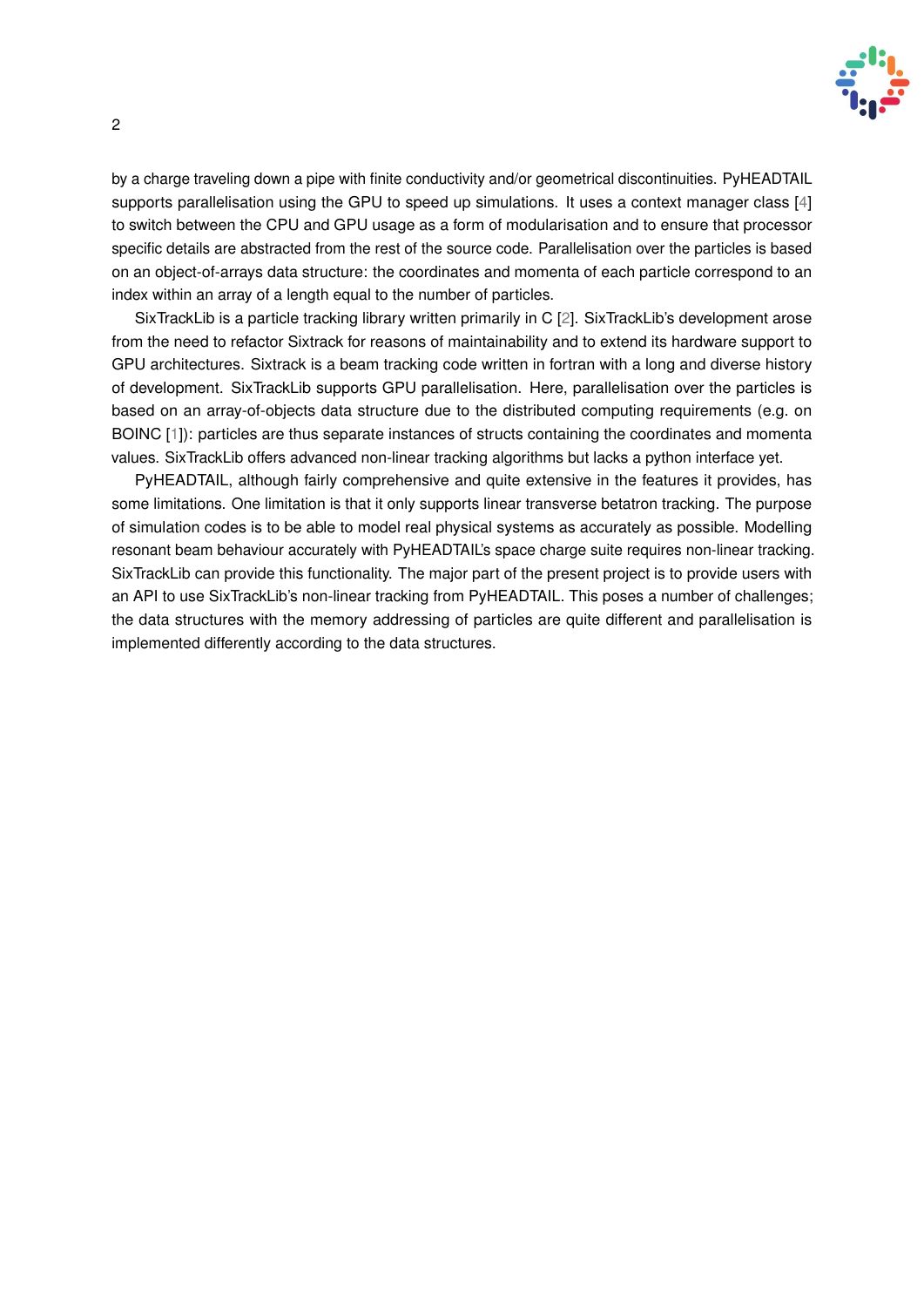

## <span id="page-7-0"></span>**Chapter 2**

## **Speeding up Wakefields**

The first task of the project was to get familiarized with PyHEADTAIL. Simulating a bunch of particles in a Proton Synchroton machine with wakefields on the GPU was the first task. The simulations were profiled using cProfile and nvprof to identify bottlenecks. We use the NVIDIA Tesla V100 (16GB) GPU. Detailed specifications can be viewed at <https://www.nvidia.com/en-us/data-center/tesla-v100/>. The following are the simulation parameters:

- Number of macro-particles  $= 10^6$
- Number of slices for the wakefield =  $10<sup>4</sup>$
- Number of turns =  $10^4$

Each turn consists of 1 transverse (linear) tracking node (i.e. one segment), 1 longitudinal non-linear tracking node and 1 wakefield interaction node.

The particle beam is sliced by uniform bin slicing (UniformBinSlicer in PyHEADTAIL). The wakefield effect is generated via a circular broad-band resonator. Before the tracking computations, the particles are generated on the CPU. Next, the context manager is invoked, the particles are transferred to the GPU and henceforth the rest of the tracking computations are performed on the GPU.

Profiling is a form of dynamic program analysis that measures the space (memory) or time complexity of a program, the usage of particular instructions or the frequency and duration of function calls. Profiling information serves to aid program optimisation. Using nvprof for CUDA GPU profiling and cProfile for python profiling (from the CPU perspective), the simulations are profiled and bottlenecks are identified.

In the rest of the section, the profiling results of wakefield simulations are displayed and analysed. First, the simulations (particle tracking and wakefield) are run with the master branch of PyHEADTAIL. This is then compared to a recent pull request  $1$  aimed at making the central convolution part of the wakefield interaction more efficient. Finally, it is compared to my pull request  $2$  which is the result of the first task in the internship. In this branch, convolution and all other wakefield calculations are done on the GPU, implemented in a custom kernel.

The total timings of the simulation run time are displayed in the caption of the tables.

<sup>1</sup><https://github.com/PyCOMPLETE/PyHEADTAIL/pull/82>

<sup>2</sup><https://github.com/megh1241/PyHEADTAIL/commit/c914a7dc92489fc511d31b691f3ca75b8b087acc>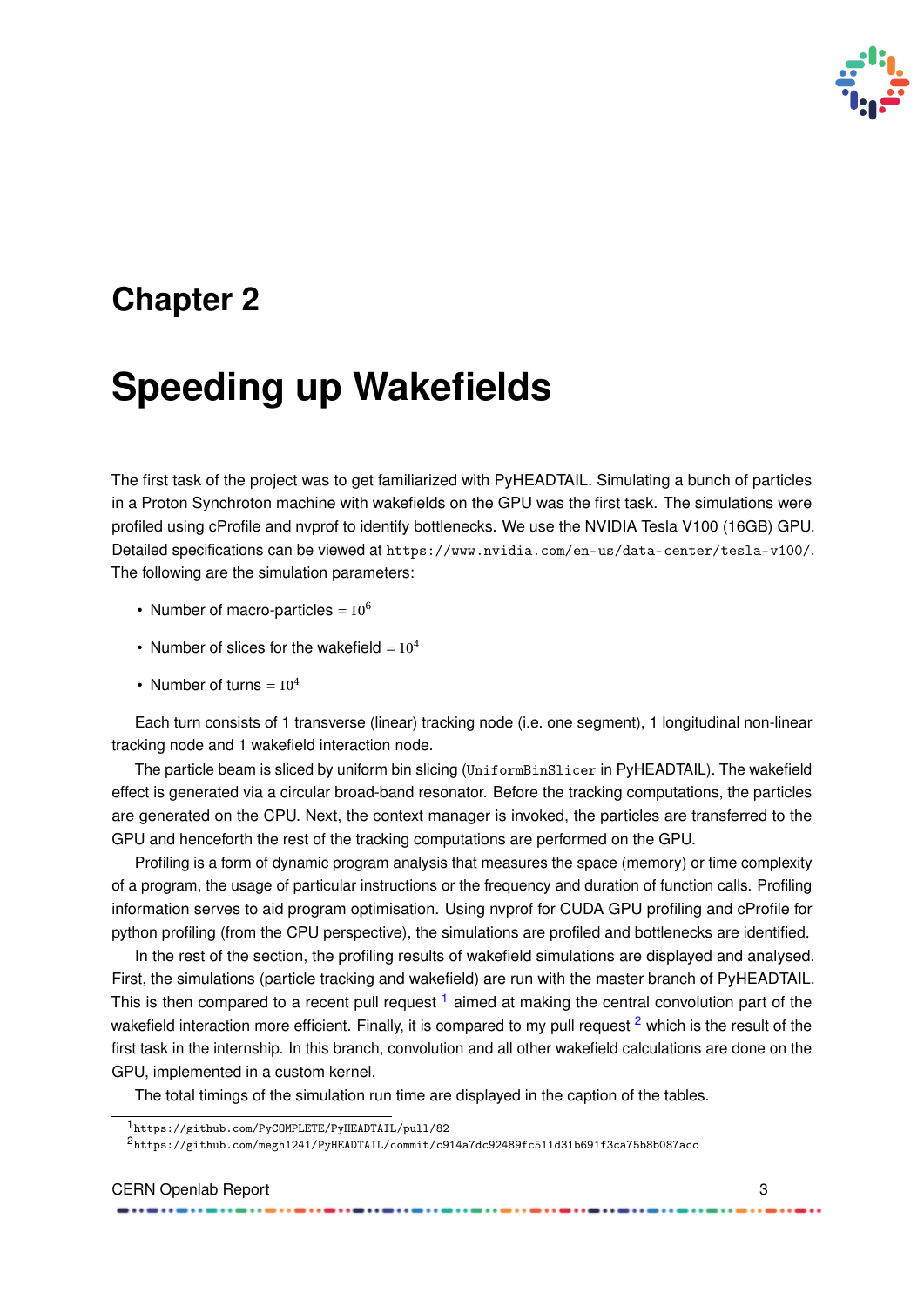

### <span id="page-8-0"></span>**2.1 Running the master branch**

<span id="page-8-2"></span>Wakefield calculations for a beam of particles with parameters mentioned above were run and profiled with the current PyHEADTAIL master branch<sup>[3](#page-0-0)</sup>. Table [2.1](#page-8-2) shows the results of cProfile. Here, 'ncalls' is the number of times a function is called.

| cumulative time(sec)<br>ncalls |        | filename:lineno(function)        |  |  |
|--------------------------------|--------|----------------------------------|--|--|
| 10000<br>111.203               |        | wakes.py:119(track)              |  |  |
| 2070033                        | 25.309 | $g$ puarray.py:162( $\quad$ init |  |  |
| 20000                          | 6.518  | gpu_wrap.py:780(convolve)        |  |  |

**Table 2.1:** cProfile Log: Master branch Total Simulation Time: 176.09s

For more detailed logs, one can refer to my repository $4$ .

### <span id="page-8-1"></span>**2.2 Wakefield on GPU I: FFT and Inverse FFT**

This experiment will involve a modified version of the wakefield where a part of the computations are carried out on the GPU. Specifically, convolution of the wake function with the slice centroid positions is done on the GPU by computing a Fourier transform of each of them, multiplying these and then computing the inverse Fourier transform of the result. This has already been implemented using the cuFFT library (CUDA's library for performing Fast Fourier Transforms) in a PyHEADTAIL pull request<sup>[5](#page-0-0)</sup>.

<span id="page-8-3"></span>

| ncalls  | cumulative time(sec) | filename:lineno(function)           |  |  |
|---------|----------------------|-------------------------------------|--|--|
| 10000   | 199.872              | wakes.py:119(track)                 |  |  |
| 2070033 | 43.434               | $g$ puarray.py:162( $\text{init}$ ) |  |  |
| 20000   | 41.344               | gpu_wrap.py:780(convolve)           |  |  |
| 20045   | 22.585               | cufft.py:206(cufftPlanMany)         |  |  |

**Table 2.2:** cProfile Log: FFT approach Total Simulation Time: 210.56s

As we can see from the above table, convolve takes 43.4 seconds which is an increase from 6.5 seconds on the master branch. The reason for this is that the time taken to set up cuFFT is an additional cost. For small arrays (array lengths of the order  $10<sup>4</sup>$ ), the FFT approach does not offer significant improvements in terms of time taken to run the simulations and rather slows down the total simulation time.

<sup>3</sup>[https://github.com/PyCOMPLETE/PyHEADTAIL/commit/f9c94b19398148f7bf3d9c6c96adc96b930990b9](https://github.com/PyCOMPLETE/PyHEADTAIL/commit /f9c94b19398148f7bf3d9c6c96adc96b930990b9)

<sup>4</sup><https://github.com/megh1241/CERN2018>

<sup>5</sup><https://github.com/PyCOMPLETE/PyHEADTAIL/pull/82>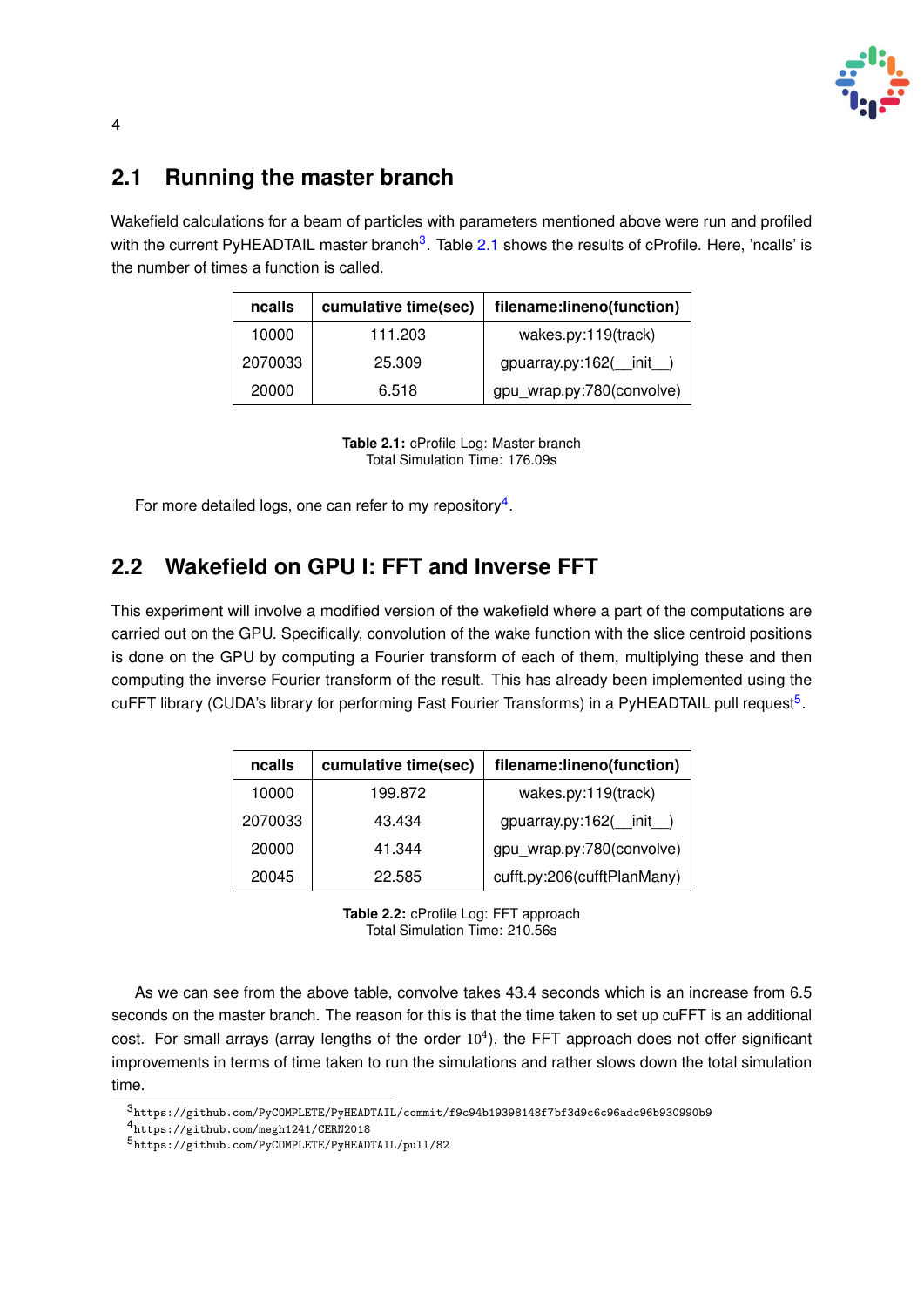

## <span id="page-9-0"></span>**2.3 Wakefield on GPU II: time-domain convolution on the GPU with one-time slicing**

<span id="page-9-2"></span>The simulations were profiled, this time using regular time-domain convolution on the GPU. For imple-mentation details please refer to the github commit<sup>[6](#page-0-0)</sup>.

| ncalls  | cumulative time(sec) | filename:lineno(function)        |  |  |
|---------|----------------------|----------------------------------|--|--|
| 10000   | 78.637               | wakes.py:119(track)              |  |  |
| 2070033 | 20.504               | $g$ puarray.py:162( $\quad$ init |  |  |
| 20000   | 1.150                | gpu_wrap.py:780(convolve)        |  |  |

**Table 2.3:** cProfile Log: Convolution on GPU Total Simulation Time: 145.93 seconds

We see here that we achieve a speedup of around 20% in terms of time taken for the entire simulation to occur.

### <span id="page-9-1"></span>**2.4 Results at a glance**

In the previous sections, the profiling results pertaining to a single simulation case were displayed and analyzed. It is also useful to see a comparison across simulation cases. That is, it is useful to observe how the new implementation compares with the current master branch as can be seen in Figure [2.1.](#page-10-0) It is clear that we obtain a decrease in simulation times, both for the entire tracking time and for the individual wake functions. To be precise, we see a relative performance gain (in terms of time taken to execute) by 17% in the overall simulation of a bunch of particles on the PS with wakefields and 29.2% gain in the time taken for the computation of the wakefields only, given the convolution array length of  $10<sup>4</sup>$  slices.

 $^6$ <https://github.com/megh1241/PyHEADTAIL/commit/c914a7dc92489fc511d31b691f3ca75b8b087acc>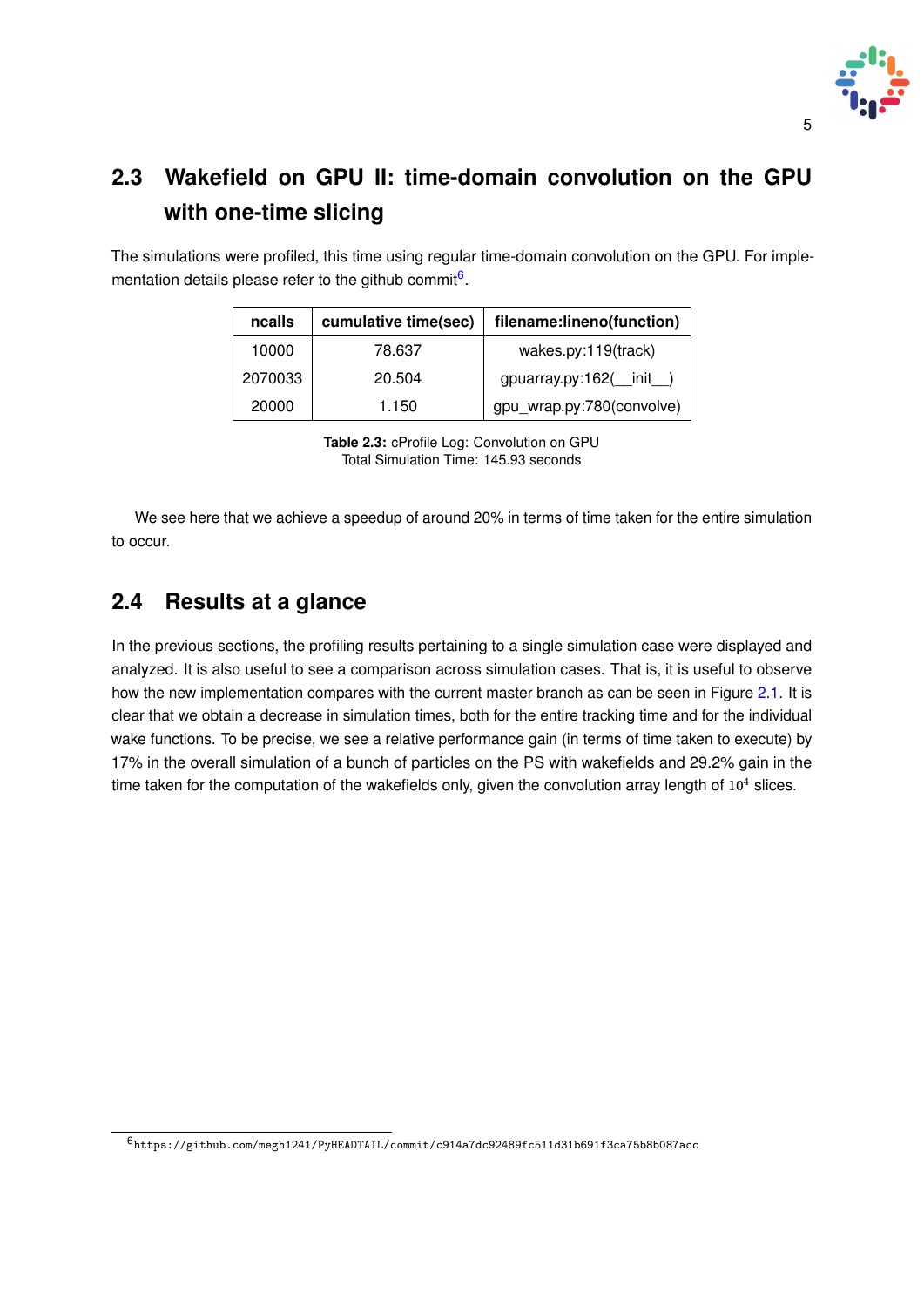

<span id="page-10-0"></span>

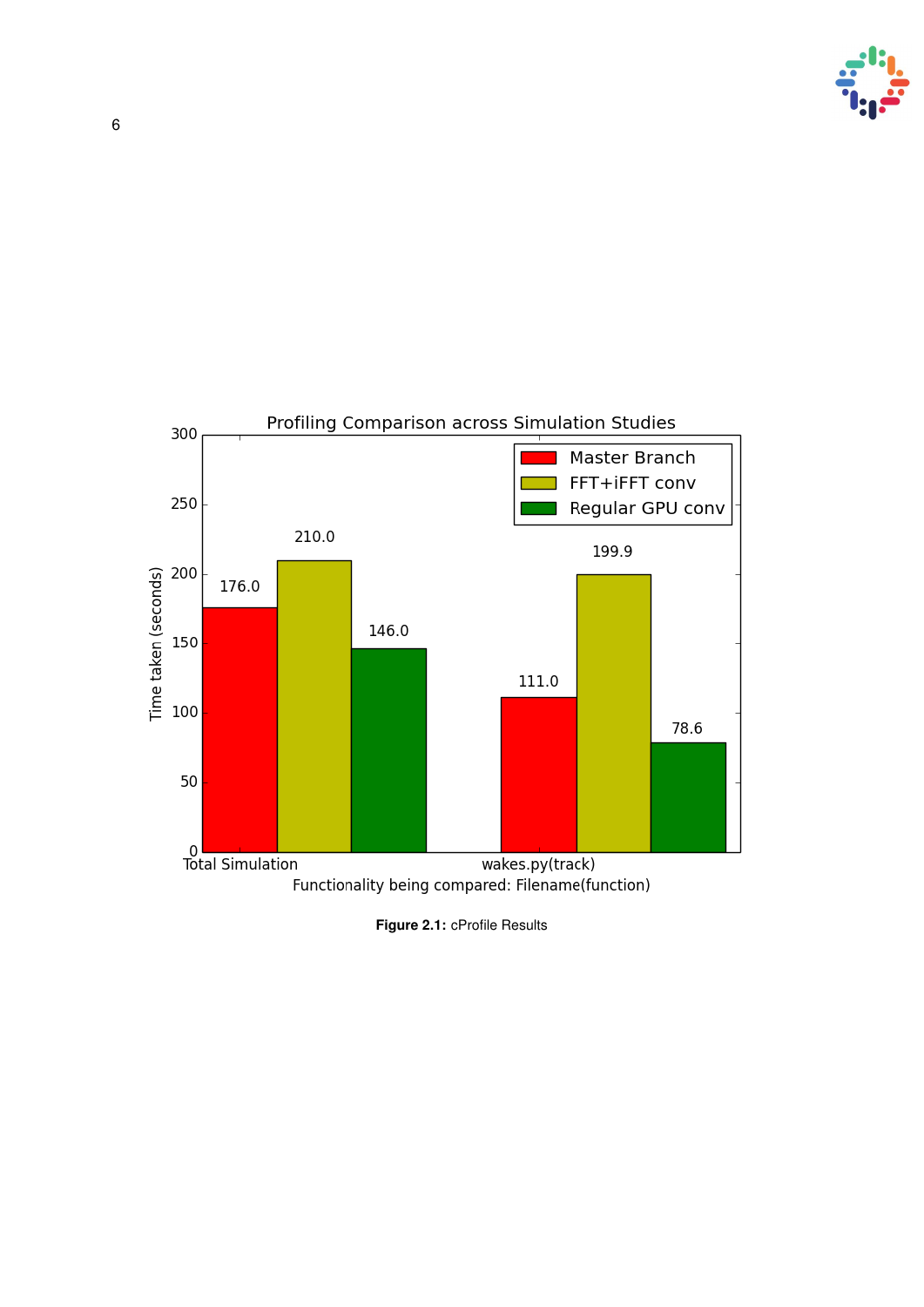

## <span id="page-11-0"></span>**Chapter 3**

# **Bridging PyHEADTAIL with SixTrackLib**

As briefly mentioned in the previous sections, SixTrackLib provides non-linear tracking. PyHEADTAIL is used to simulate collective effects. However, the simulations would be more accurate with non-linear tracking.

SixTrackLib has a format for storing particles in a structure called st\_Blocks. This structure stores pointers to the particle attributes in a non trivial way. They store pointers which themselves contain pointers to the actual location of the particle attributes. In the current setup, these particle buffers must be created on the CPU.

### <span id="page-11-1"></span>**3.1 Comparing physical quantities and variables**

There are differences in naming physical quantities in PyHEADTAIL and SixTrackLib. The identification of variables is shown in Table [3.1.](#page-12-0) While SixTrackLib allows each macro-particle to have an individual Lorentz *β<sup>i</sup>* , PyHEADTAIL assumes a rigid beam in paraxial approximation. Hence all macro-particles assume the beam restframe Lorentz *β*. With this assumption, the longitudinal coordinate *s* −*βc t* (with *s* the path length around the accelerator and *t* the independent time parameter) becomes the same in both codes. Positions in the horizontal plane  $x$  and the vertical plane  $y$  are measured in meters in both codes. Transverse momenta are defined by  $x' = P_x / p_0$  where  $P_x$  denotes the canonically conjugate momentum to *x* and  $p_0 = m\beta\gamma c$  the total momentum (introducing the Lorentz  $\gamma$ , the mass *m* of the particle and the speed of light  $c$ ). Note that under the above approximations,  $p_0$  is the same for all particles and equal to the restframe momentum. Hence, the horizontal momenta px and xp denote the same quantity in both codes (and likewise for the vertical plane).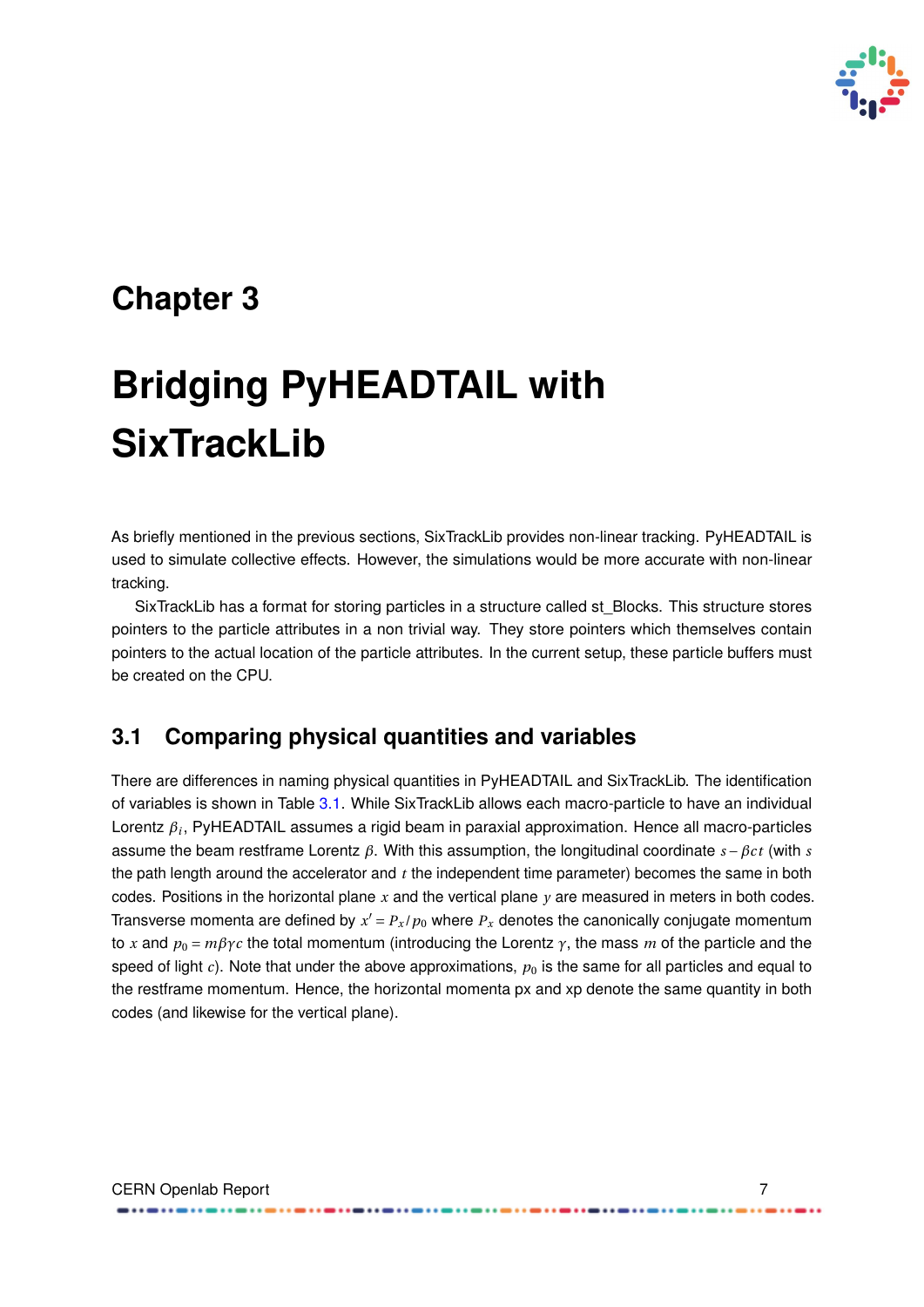

<span id="page-12-0"></span>

| <b>SixTrackLib</b> | PyHEADTAIL                     |  |  |  |
|--------------------|--------------------------------|--|--|--|
| particle_id        | id                             |  |  |  |
| q <sub>0</sub>     | charge                         |  |  |  |
| mass <sub>0</sub>  | mass                           |  |  |  |
| beta0              | beta                           |  |  |  |
| gamma0             | gamma                          |  |  |  |
| p0c                | $p0^*c$                        |  |  |  |
| X                  | X                              |  |  |  |
| рx                 | xp                             |  |  |  |
| у                  | у                              |  |  |  |
| рy                 | уp                             |  |  |  |
| delta              | dp                             |  |  |  |
| sigma              | z                              |  |  |  |
| psigma             | $(E - E_0)$<br>$\beta_0 p_0 c$ |  |  |  |
| rpp                | $\boldsymbol{P}$<br>$P_0$      |  |  |  |
| rvv                | β<br>$\beta_0$                 |  |  |  |

**Table 3.1:** Comparison of physical quantities in PyHEADTAIL vs. SixTrackLib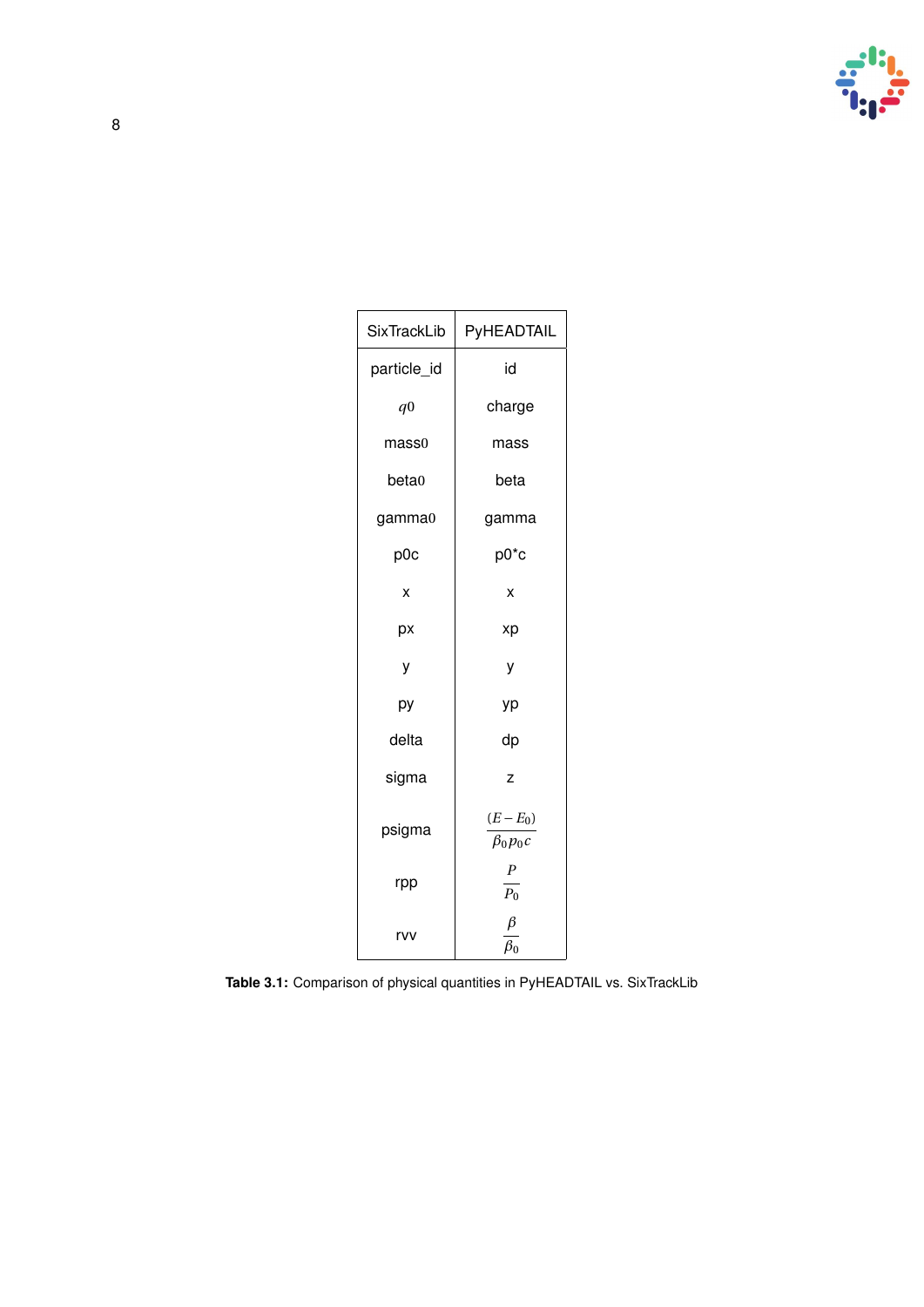

### <span id="page-13-0"></span>**3.2 Overview**

Figure [3.1](#page-13-1) shows a block diagram to visualize the basic interfacing prototype.

<span id="page-13-1"></span>

**Figure 3.1:** PyHEADTAIL-SixTrackLib bridge

The first step is creation of a particle bunch in PyHEADTAIL (not shown in the figure). Every particle bunch in PyHEADTAIL has a dictionary containing position and momentum information about the particles. This information is stored in a dictionary format and is called coord momenta dict. It can be procured via a function call on a Particles object in PyHEADTAIL. The position and momentum arrays are then passed to the interface method "particle\_coordinates\_sixtrack". This uses ctypes to convert the momenta and position attributes to ctypes pointers which are then passed to the C function "run" in SixTrackLib\_gsoc18/studies/study10/sample\_fodo.c. This in turn calls the SixTrackLib tracking function Track\_particles\_on\_CUDA.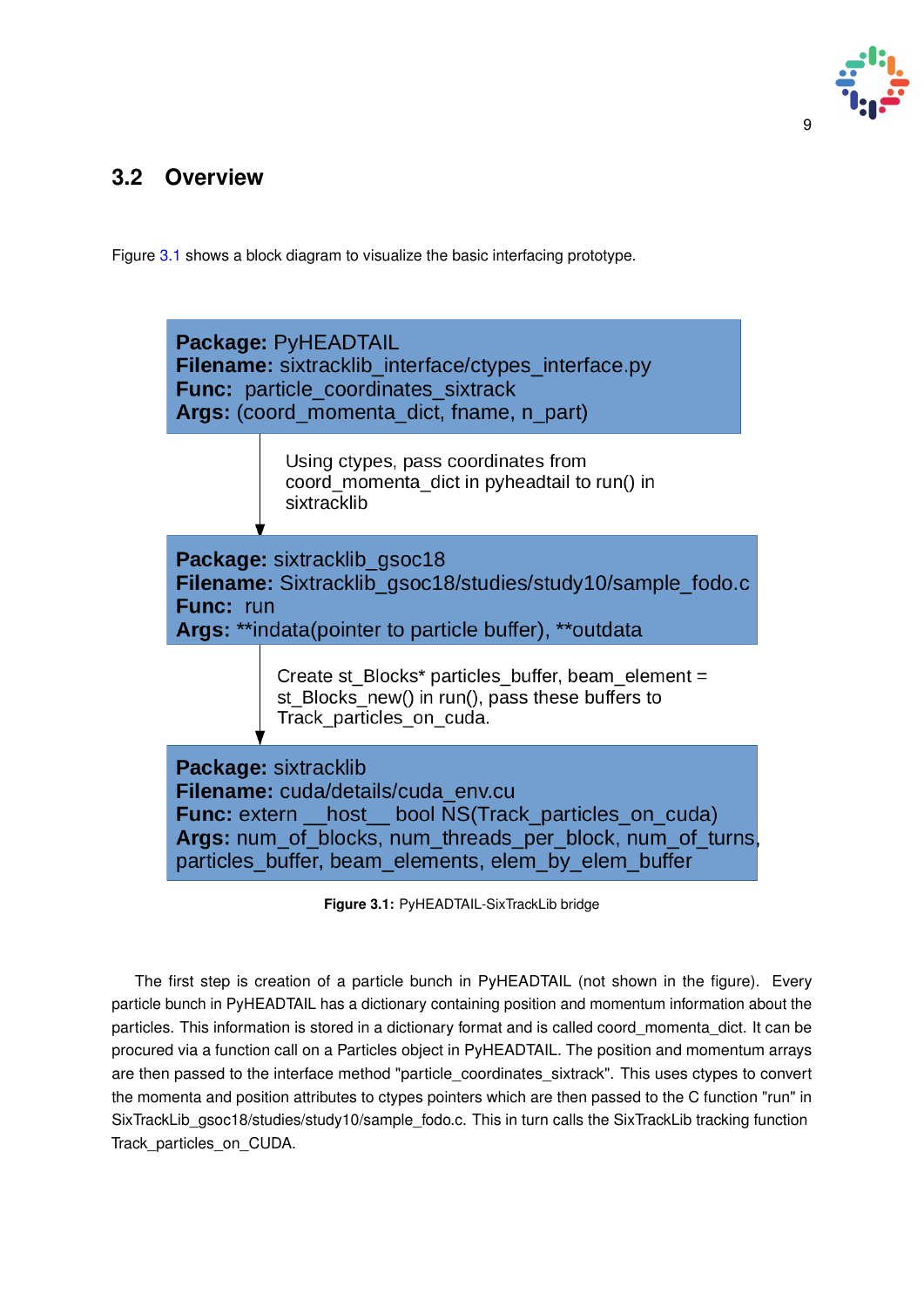

We investigate two cases:

#### • **CASE 1: PYHEADTAIL particle on the CPU**

SixTrackLib particle buffers are created. Particle coordinates from pyheadtail are transferred to the particle buffers using ctypes, call "st\_Track\_particles\_on\_CUDA" in SixTrackLib which essentially takes these particle buffers, transfers them to the device and performs a memory remapping. Once the tracking has finished, the buffers are once again transferred to a CPU array and returned.

#### • **CASE 2: PYHEADTAIL particle on the GPU**

Empty particle buffers still have to be created on the CPU because there is currently no API available to directly create store the attributes in the structured memory format on the GPU. Thus, one should create an empty particle buffer and transfer it to "st\_Track\_particles\_on\_CUDA" in SixTrackLib. Along with this a pointer to the gpuarray containing particle coordinates is passed from PyHEADTAIL. In "st\_Track\_particles\_on\_CUDA" the contents of the gpuarray pointer are copied to a structured buffer on the device. One must create a custom CUDA kernel for the memory copy.

These steps are better understood with sample pseudocode.

### <span id="page-14-0"></span>**3.3 CASE 1: PYHEADTAIL particles on the CPU**

The sequence of functions that are called on the CPU and GPU are described below. The source code containing these functions can be viewed on github<sup>[1](#page-0-0)</sup>.

#### <span id="page-14-1"></span>**3.3.1 Sequence of events on the CPU**

The following occurs in "run" in sample fodo.c.

- 1. Create st\_Blocks\* particles\_buffer
- 2. st Particles\* particles = st Blocks add particles( Set particles  $\rightarrow$  *x* , particles  $\rightarrow$  *px*,etc)
- 3. call st Blocks serialize. This results in structured memory with a double level of pointer indirection.
- 4. Call "st\_Track\_particles\_on\_CUDA" passing particles\_buffer which is on the CPU.

| bool host NS(Track particles on CUDA)(                                                 |
|----------------------------------------------------------------------------------------|
| int const num of blocks,                                                               |
| int const num threads per block,                                                       |
| $NS(Blocks)*$ SIXTRL RESTRICT particles buffer,<br>SIXTRL UINT64 T const num of turns, |
| $NS(Blocks)*$ SIXTRL RESTRICT beam elements,                                           |
| $NS(Blocks)*$ SIXTRL RESTRICT elem by elem buffer $)$                                  |
|                                                                                        |

<sup>1</sup>[https://github.com/rdemaria/SixTrackLib\\_gsoc18/tree/master/studies/study10](https://github.com/rdemaria/SixTrackLib_gsoc18/tree/master/studies/study10)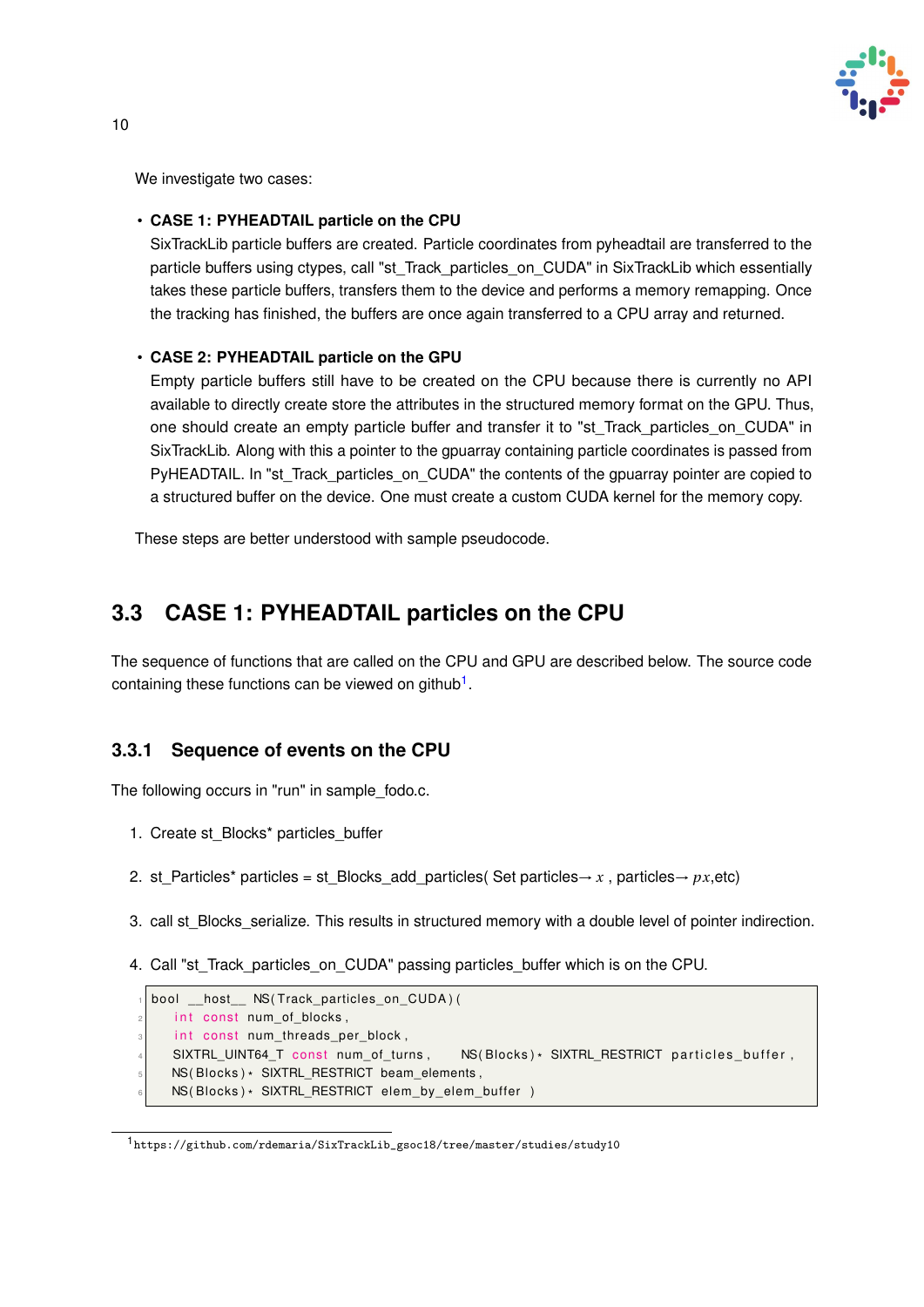

#### <span id="page-15-0"></span>**3.3.2 Sequence of events on the GPU**

The source code containing these functions can be viewed at another github repository <sup>[2](#page-0-0)</sup>. The following occurs in st\_Track\_particles\_on\_CUDA.

1. Transfer contents from structured particles\_buffer to the host buffer.

h ost\_particles\_data\_buffer = NS(Blocks\_get\_data\_begin)( particles\_buffer )

2. The CUDA buffer is created on the GPU and the contents of the host buffer are transferred to this CUDA buffer.

```
\frac{1}{10}CUDAMalloc( ( void** )&CUDA_particles_data_buffer,particles_buffer_size );
 CUDAMemcpy( CUDA_particles_data_buffer, host_particles_data_buffer, particles_buffer_size
      , CUDAMemcpyHostToDevice ) ;
```
3. Memory is remapped to make a structure out of the device buffer.

Track remap serialized blocks buffer<<< num of blocks, num threads per block >>>

4. The FODO is computed.

<sup>1</sup> T rack\_pa rticles\_ke rnel\_CUDA <<< num\_of\_blocks , num\_th reads\_pe r\_block >>>( num\_of\_turns , CUDA\_particles\_data\_buffer, CUDA\_beam\_elements\_data\_buffer, CUDA\_elem\_by\_elem\_data\_buffer , CUDA\_success\_flag ) ;

5. The buffer contents now on the CUDA buffer are copied back into the host buffer.

| √ CUDAMemcpy( host_particles_data_buffer,CUDA_particles_data_buffer,particles_buffer_size |  |  |  |  |
|-------------------------------------------------------------------------------------------|--|--|--|--|
| CUDAMemcpyDeviceToHost );                                                                 |  |  |  |  |

6. The contents of this buffer are unserialized on the GPU.

 $|NS(Blocks_unserialize)$  (particles buffer, host particles data buffer)

 $^2$ [https://github.com/martinschwinzerl/SixTrackLib/blob/master/SixTrackLib/CUDA/details/CUDA\\_env.cu](https://github.com/martinschwinzerl/SixTrackLib/blob/master/SixTrackLib/CUDA/details/CUDA_env.cu)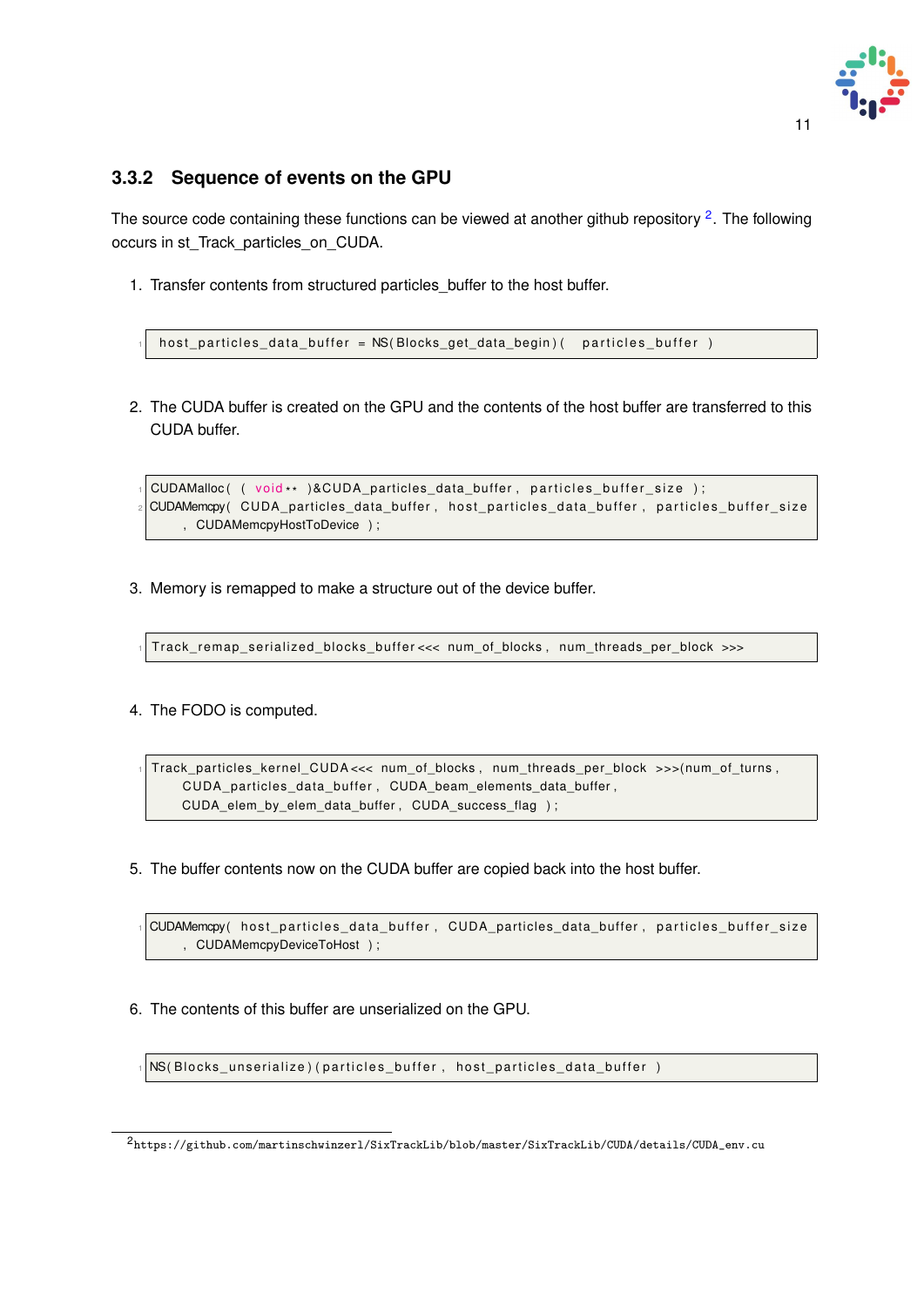

### <span id="page-16-0"></span>**3.4 CASE 2: PYHEADTAIL particles on the GPU**

The sequence of functions that are called on the CPU and GPU are described below. The newly introduced actions by me to avoid the GPU-CPU-GPU transfer of the particles data are indicated in red.

### <span id="page-16-1"></span>**3.4.1 Sequence of events on the CPU**

The following occurs in "run" in sample fodo.c.

- 1. Create st\_Blocks\* particles\_buffer
- 2. st\_Particles\* particles = st\_Blocks\_add\_particles( Set particles  $\rightarrow x$ , particles  $\rightarrow px,$ etc)
- 3. call st\_Blocks\_serialize. This results in structured memory with a double level of pointer indirection.
- 4. Call "st\_Track\_particles\_on\_CUDA" passing particles\_buffer which is on the CPU. We note line 7 is the extra parameter (which is different from the CPU particle case)

```
bool __host__ NS(Track_particles_on_CUDA) (
     int const num_of_blocks,
     int const num_threads_per_block,
     SIXTRL_UINT64_T_const_num_of_turns,
                                                     NS(Blocks) * SIXTRL RESTRICT particles buffer.
\mathsf{S} \big| \;\;\; NS( Blocks ) \star SIXTRL_RESTRICT beam_elements ,
\left\vert \mathfrak{s}\right\vert \quad NS(Blocks)* SIXTRL_RESTRICT elem_by_elem_buffer ),
\sigma double* pyheadtail_ptr[]
```
#### <span id="page-16-2"></span>**3.4.2 Sequence of events on GPU**

The source code containing these functions can be viewed on another github repository<sup>[3](#page-0-0)</sup>. The following occurs in st\_Track\_particles\_on\_CUDA.

1. Transfer contents from structured particles\_buffer to the host buffer.

```
h ost_particles_data_buffer = NS(Blocks_get_data_begin)( particles_buffer )
```
2. The CUDA buffer is created on the GPU and the contents of the host buffer are transferred to this CUDA buffer.

```
\frac{1}{10}CUDAMalloc( ( void** )&CUDA_particles_data_buffer,particles_buffer_size );
 CUDAMemcpy( CUDA_particles_data_buffer, host_particles_data_buffer, particles_buffer_size
      , CUDAMemcpyHostToDevice ) ;
```
3. Memory is remapped to make a structure out of the device buffer.

Track remap serialized blocks buffer <<< num\_of\_blocks, num\_threads\_per\_block >>>

<sup>3</sup>[https://github.com/martinschwinzerl/SixTrackLib/blob/master/SixTrackLib/CUDA/details/CUDA\\_env.cu](https://github.com/martinschwinzerl/SixTrackLib/blob/master/SixTrackLib/CUDA/details/CUDA_env.cu)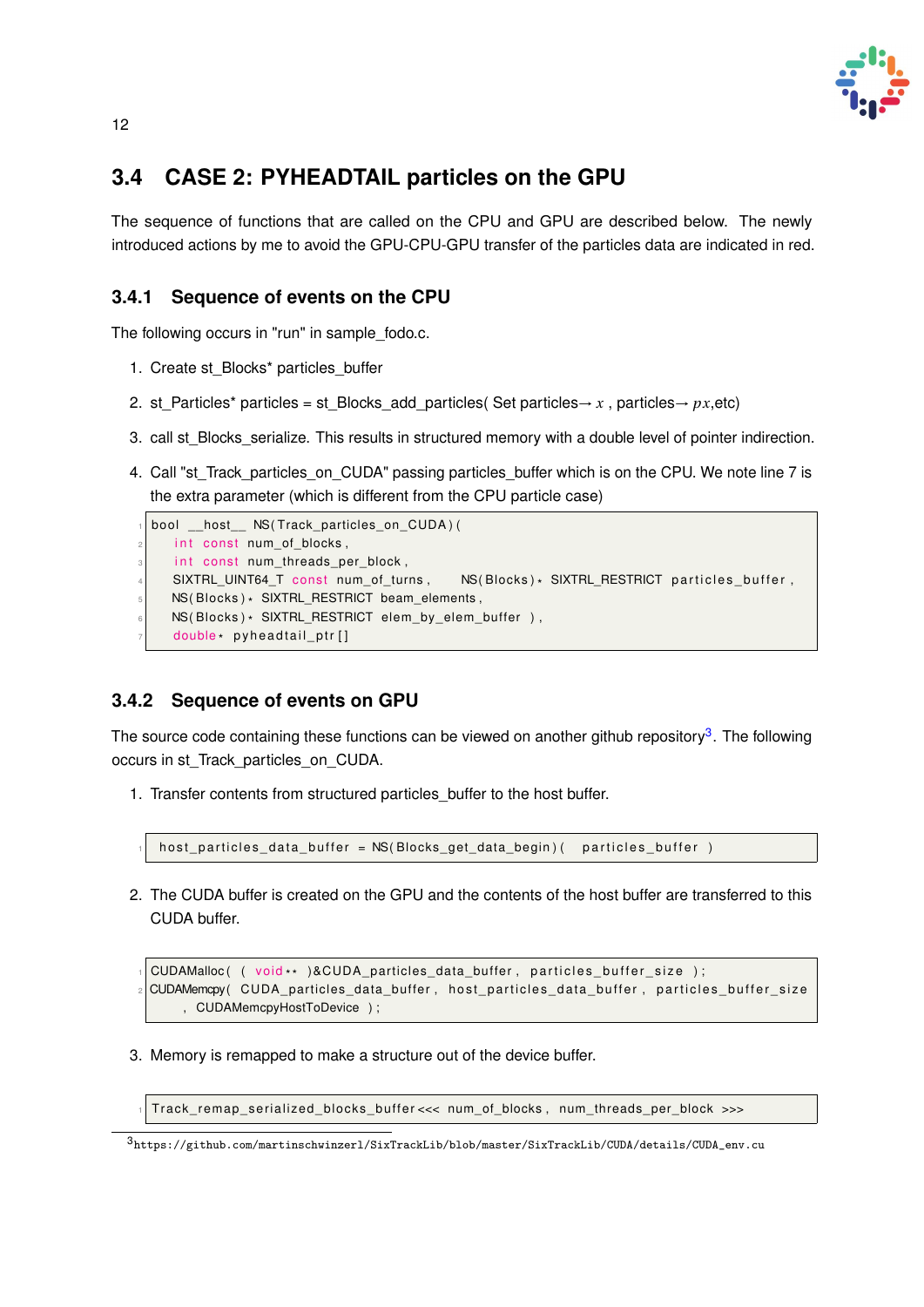

#### 4. The particle buffer on the gpu is copied from pyheadtail to SixTrackLib buffer

Copy\_buffer\_pyheadtail\_SixTrackLib <<<num\_of\_blocks, num\_threads\_per\_block >>>( CUDA\_particles\_data\_buffer, pyheadtail\_ptr, CUDA\_success\_flag )

#### 5. The FODO is computed.

<sup>1</sup> T rack\_pa rticles\_ke rnel\_CUDA <<< num\_of\_blocks , num\_th reads\_pe r\_block >>>( num\_of\_turns , CUDA\_particles\_data\_buffer, CUDA\_beam\_elements\_data\_buffer, CUDA elem by elem data buffer, CUDA success flag );

#### 6. The particle buffer is copied from SixTrackLib buffer on gpu to pyheadtail buffer on gpu

Copy\_buffer\_pyheadtail\_sixtracklib <<<num\_of\_blocks, num\_threads\_per\_block >>>( CUDA\_particles\_data\_buffer, py headtail\_ptr, CUDA\_success\_flag )

The source code for the above two copy kernels is given below.

• Copy buffer pyheadtail SixTrackLib

```
global_ void Copy_buffer_pyheadtail SixTrackLib(
 \mathbb{P} \big[ \qquad \qquad \text{unsigned char} \cdot \text{\_} \text{\_} \text{restrict} \text{\_} \text{\_} \text{particles\_data\_buffer} \big],\beta double \quad \_restrict\_ py\_particles\_buffer[],
 4 int64_t*
                                   __restrict__ ptr_success_flag
    \left( \right)NS(Blocks) particles_buffer;
                 NS( Blocks_preset) ( & particles_buffer );
                 NS(Blocks_unserialize_without_remapping) ( & particles_buffer,
           particles_data_buffer );
 9
\log |\text{NS}(\text{BlockInfo})*\text{ptr\_info}|\ =\text{NS}(\text{Block\_get\_block\_info\_begin}(\text{Lap}(\text{Eop}(\text{Block}*\text{Cop}*\text{Cop}*\text{Cop}*\text{Cop}*\text{Cop}*\text{Cop}*\text{Cop}*\text{Cop}*\text{Cop}*\text{Cop}*\text{Cop}*\text{Cop}*\text{Cop}*\text{Cop}*\text{Cop}*\text{Cop}*\text{Cop}*\text{Cop}*\text{Cop}*\text{Cop}*\text{Cop}*\text{Cop}*\text{Cop}*\text{Cop}*\text{Cop}*\text{Cop}*\text{Cop\left\vert \begin{array}{l l} \texttt{MS(Particles)}* \texttt{ particles = NS(Blocks\_get\_particles)}(\texttt{ptr\_info})\texttt{;} \end{array} \right.12 size_t num_of_particles = NS(Particles_get_num_particles)( particles);
13
\vert memcpy (NS( Particles get x) ( particles ),
\begin{array}{c|c} \hline \text{15} & \text{p} & \text{p} & \text{p} \end{array} p \text{p} articles _buffer [0],
16 num_of_particles * sizeof( double )
\begin{array}{c} \hline \end{array} );
\frac{18}{18} memcpy (NS(Particles get px) (particles),
\begin{array}{c|c} \text{19} & \text{19} & \text{10} \end{array}20 num_of_particles * sizeof( double ));
21
```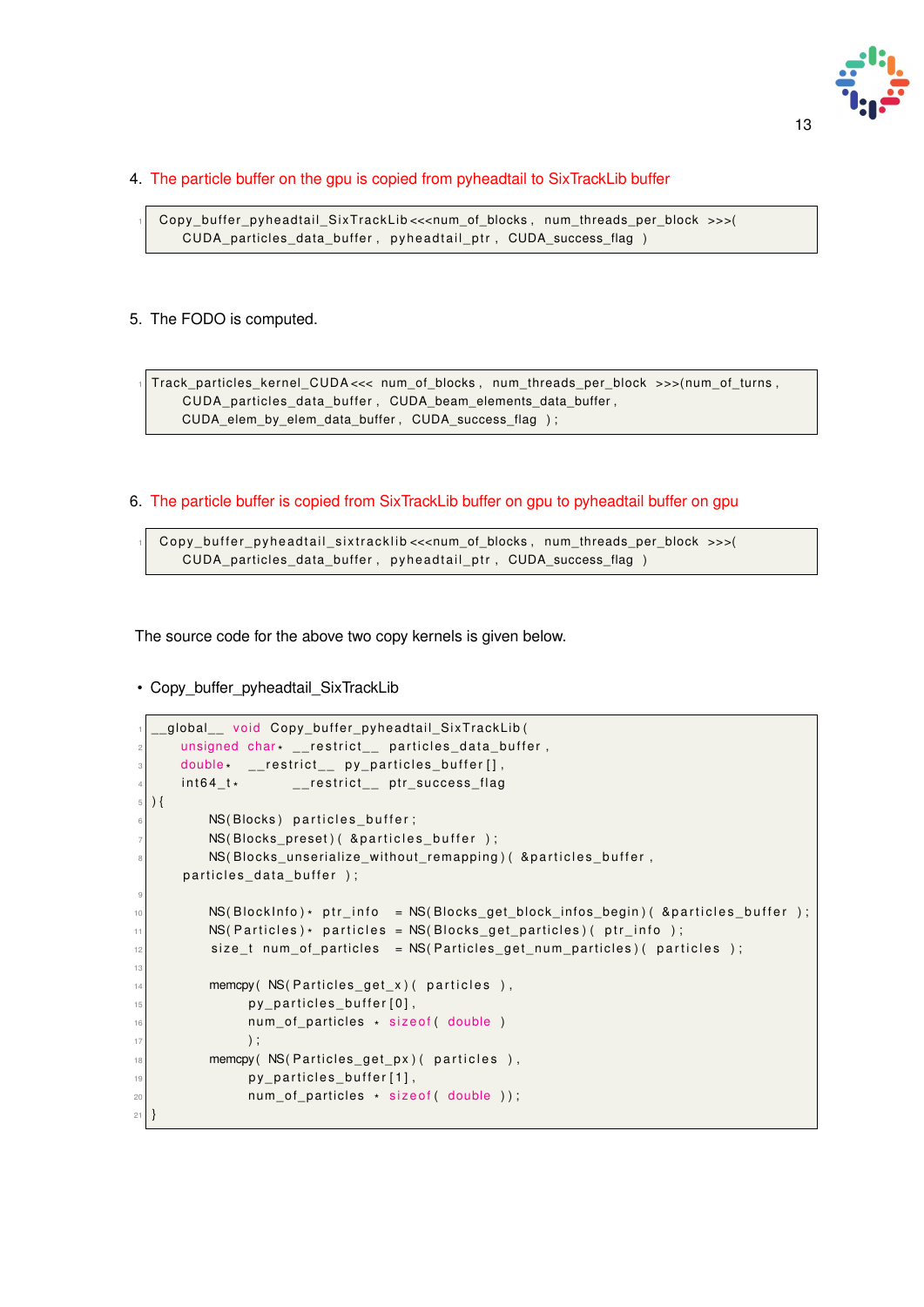

• Copy\_buffer\_SixTrackLib\_pyheadtail

```
global_ void Copy_buffer_SixTrackLib_pyheadtail(
 \alpha \mid \mid unsigned char\cdot \mid \mid restrict\mid \mid particles_data_buffer ,
 \beta double \quad \_restrict\_ py\_particles\_buffer[],
 ^4 int64_t* __restrict__ ptr_success_flag
  \left( \right)NS( Blocks) particles buffer;
            NS(Blocks_preset) ( & particles_buffer );
            NS(Blocks_unserialize_without_remapping)( &particles_buffer,
       particles_data_buffer );
 9
10 NS(BlockInfo)* ptr_info = NS(Blocks_get_block_infos_begin)( &particles_buffer );
\left\vert \begin{array}{l l} \texttt{MS(Particles)}\ast \texttt{ particles = NS(Blocks\_get\_particles)}(\texttt{ptr\_info})\,; \end{array} \right.12 size_t num_of_particles = NS(Particles_get_num_particles)( particles );
\frac{1}{13} memcpy( py_particles_buffer[0], NS(Particles_get_const_x)( particles ),
\begin{bmatrix} 14 \end{bmatrix} num_of_particles \star sizeof( double )
\begin{array}{c} \hline \end{array} , \begin{array}{c} \hline \end{array}16 memcpy (py_particles_buffer[1], NS(Particles_get_const_px) (particles),
\begin{bmatrix} 17 \end{bmatrix} num_of_particles \star sizeof( double )
```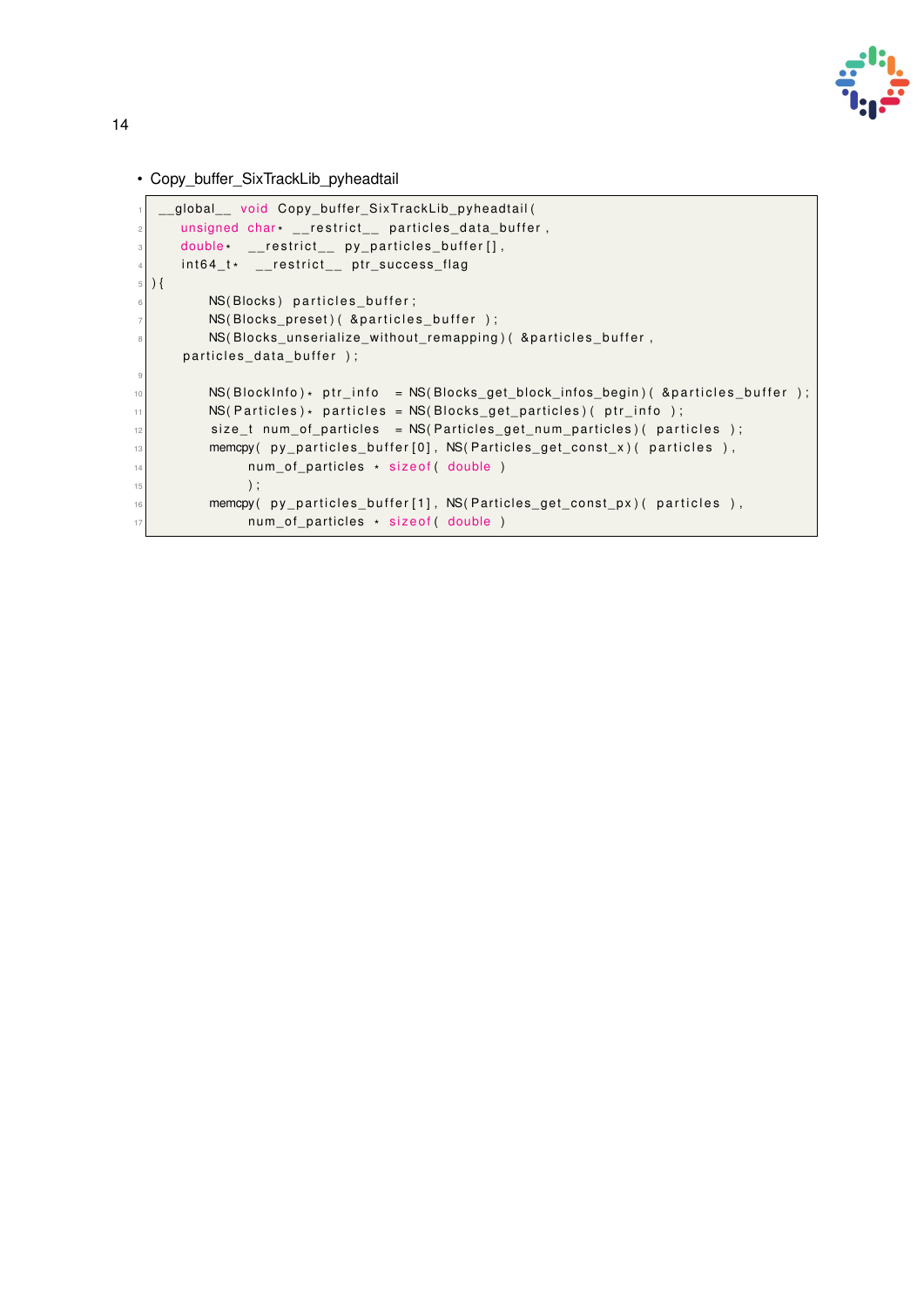

## **Conclusion and Discussions**

In the first part of this internship, the wakefield computations of PyHEADTAIL have successfully been ported to the GPU. Specifically, a custom kernel has been implemented with a speed-up of the wakefield computation by 29.2% for  $10<sup>4</sup>$  slices. This involves fixing constant slice positions at the beginning of the simulation.

During profiling of PyHEADTAIL's wakefield and linear transverse tracking simulations, I observed that the overall GPU throughput is only around 10% for my numerical values. There seem to be at least three ingredients responsible for this finding, they are briefly discussed in order of descending impact.

First of all, the transverse tracking consumes quite some time as most of the instructions are in python: correspondingly, there is considerable overhead on the creation of PyCUDA's GPUArray instances as well as every single instruction such as *a* +*b* triggers a kernel call. For a more efficient GPU utilisation, the inner loop statements of the transverse tracking should be carried out in a single kernel. In order to avoid duplicate code for the implemented physics, a similar macro embedding set-up as implemented in SixTrackLib could be devised.

Secondly, functions which are part of the CUDA Thrust library show up with quite some impact in the profiling results. They are related to the slicing algorithm used in the wakefields. This part could be investigated more carefully for potential bottlenecks, as the Thrust library is addressed via the ctypes library.

Finally, from the nvprof logs it becomes obvious that some of PyHEADTAIL's pmath calculations such as pow are not very efficient on the GPU as they consume quite some time in the profiling results.

Nevertheless, the GPU results still run considerably faster than PyHEADTAIL on the CPU.

In the second part of the internship, the tracking of a FODO cell in SixTrackLib has been integrated into PyHEADTAIL. The concepts explored demonstrate how the advanced non-linear tracking capabilities of SixTrackLib can be integrated into PyHEADTAIL. This enables simulations to cover simultaneously collective effects and non-linear tracking on both CPU and GPU architectures.

In order to fully integrate SixTrackLib into PyHEADTAIL, there are a few considerations to be made. Currently, the memory structure in both codes is very different. By unifying the particle memory description in both codes one could avoid costly memory copies which can be quite inefficient.

In order to make use of memory striding, PyHEADTAIL's coordinate and momentum arrays are more useful on a single computing device (GPU), while SixTrackLib's single particle instances with coordinate and momentum attributes are more suited for the distributed computing context it is often employed in. For our purposes, a new initialisation of SixTrackLib's particle structures could be benefitial, where the respective attributes just point to continuous entries in PyHEADTAIL's allocated particle position and momentum arrays.

| <b>CERN Openlab Report</b> |  |
|----------------------------|--|
|                            |  |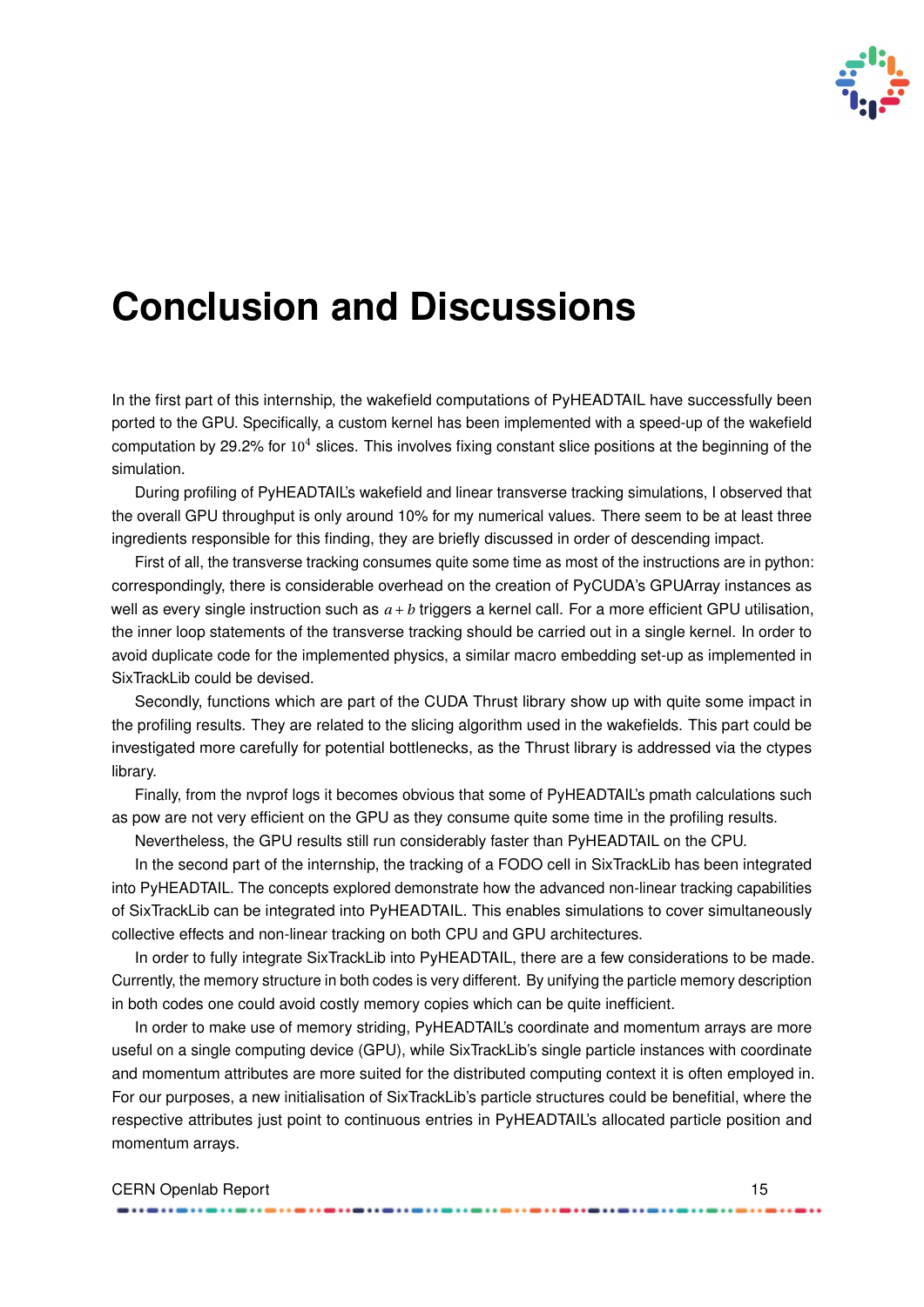

The basic goal behind the present project is to explore approaches to interface PyHEADTAIL and SixTrackLib. Based on such an interface, a user of PyHEADTAIL should be able to use the SixTrackLib functionality in a simulation script seamlessly without understanding the implementation details of SixTrackLib. We achieved a step towards this by being able to run the FODO lattice within SixTrackLib from a PyHEADTAIL script. A natural next step after the present project would be to extend this functionality to a general machine layout, making use of the foreseen availability of a SixTrackLib-MADX interface.